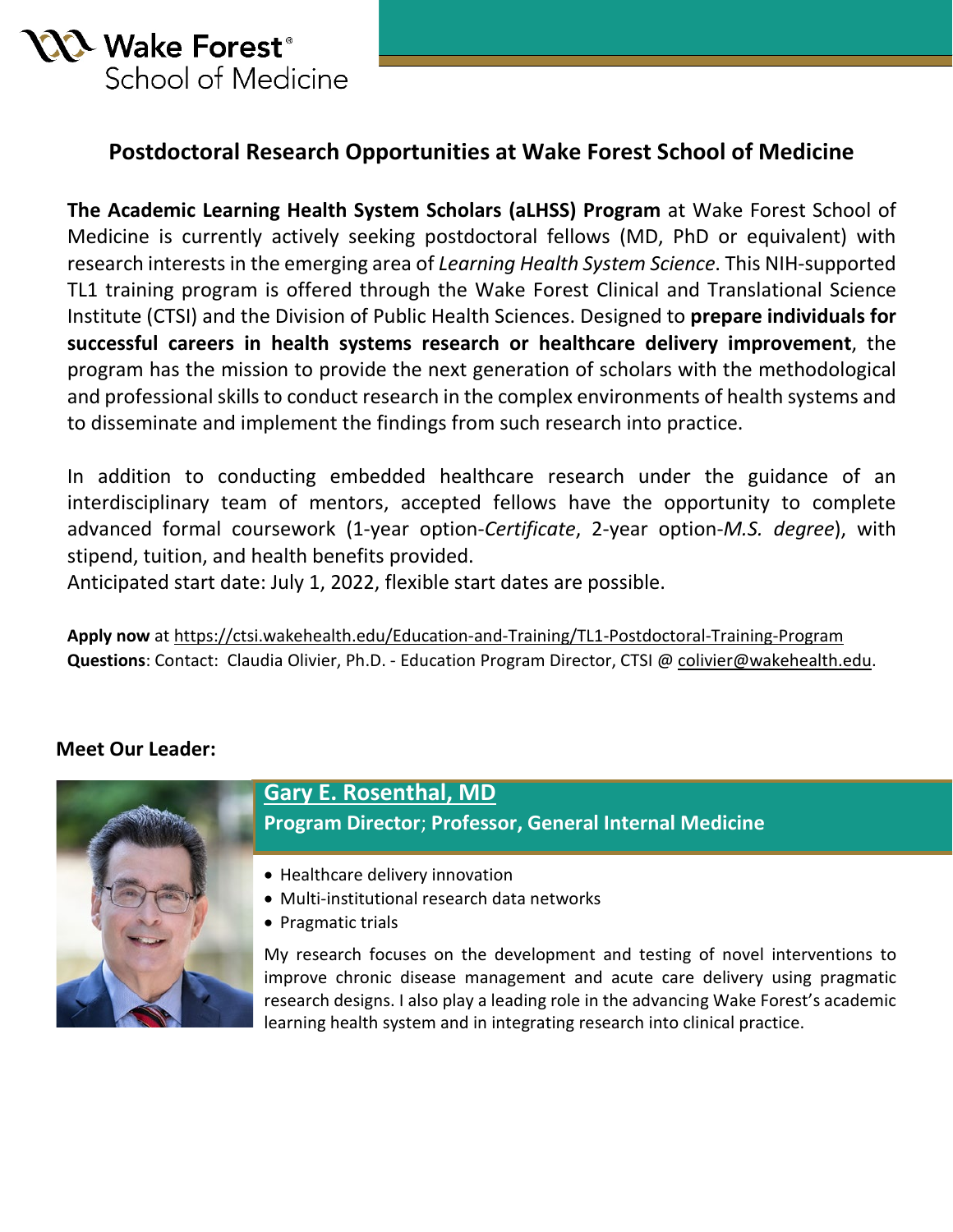# **Meet Our Faculty**



#### **[Janet A. Tooze,](https://school.wakehealth.edu/Faculty/T/Janet-Austin-Tooze) PhD Professor, Biostatistics and Data Science**

- Diet Assessment
- Dietary Patterns
- Measurement Error
- Data with Excess Zeroes
- Cancer Prevention and Control

My research focuses on the development of statistical methods for diet assessment, including the development of indices for characterizing dietary patterns, and the

assessment of total usual dietary intakes with error prone data. My primary application area is in studies across the cancer continuum, from prevention to survivorship



### **[Kristie Foley, PhD](https://school.wakehealth.edu/Faculty/F/Kristie-Foley)**

#### **Professor, Implementation Science**

I study how to implement and sustain best and promising practices in primary and oncology care to reduce cancer disparities. My research has been highlighted in the Tobacco Atlas and the Fogarty International Center's Global Health Matters as a model for translating science into practice and policy to address the global burden of tobacco-induced diseases.



#### **[David P. Miller Jr., MD, MS](https://school.wakehealth.edu/Faculty/M/David-Philip-Miller) Professor, General Internal Medicine**

- Cancer Prevention and Control
- Patient Decision Aids
- Digital Health Interventions

I have over 15 years of experience developing and testing digital health interventions focused on cancer screening in vulnerable populations. My work has included a systematic review of clinic-based computer-assisted instruction, randomized controlled trials of computer and web-based patient education programs/decision

aids, pilot studies with mobile devices in socioeconomically disadvantaged patient populations, and the creation of innovative web-based curricula for health professionals.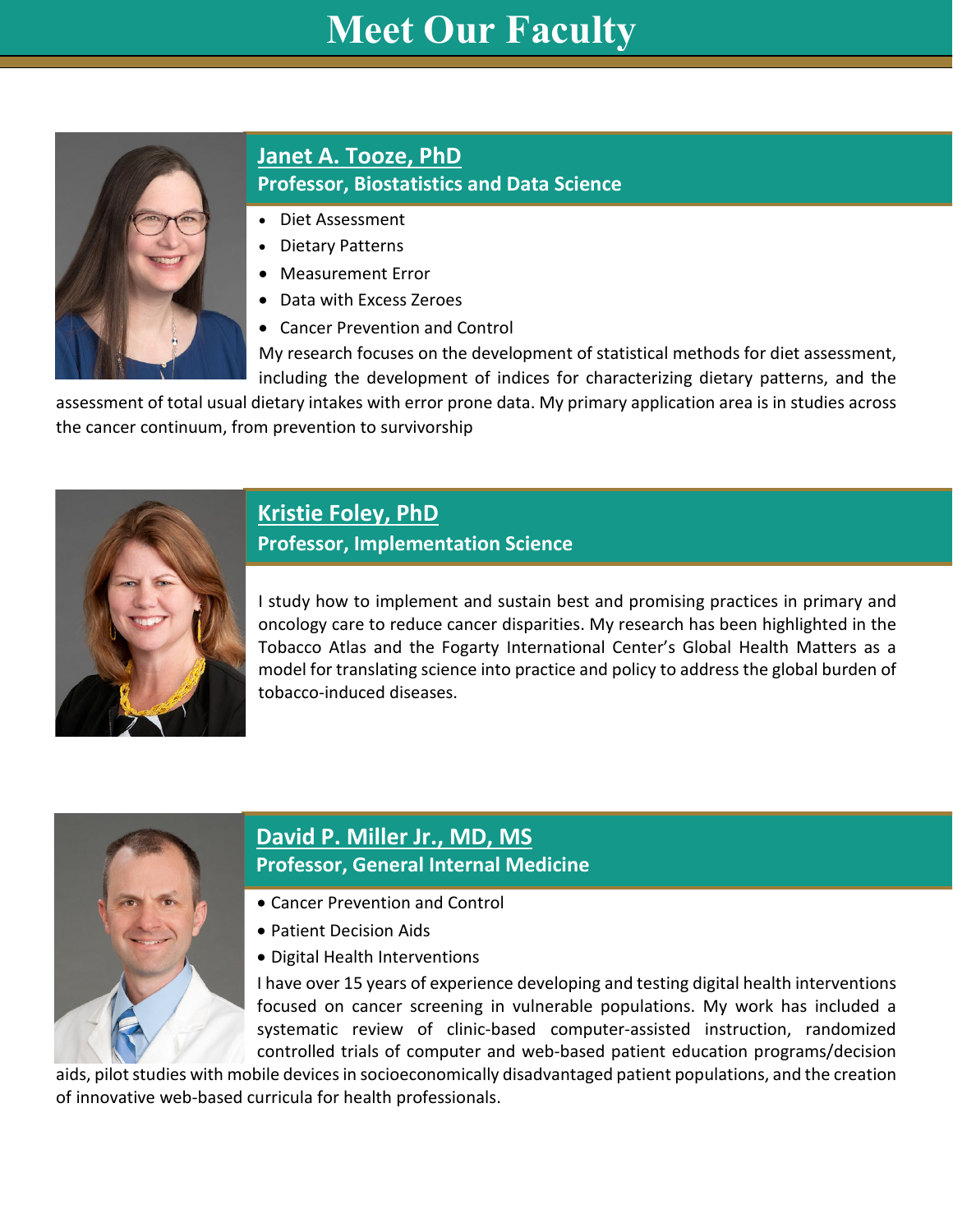

### **[Eric S. Kirkendall,](https://school.wakehealth.edu/Faculty/K/Eric-S-Kirkendall) MBI, MD Professor, Pediatrics – Hospital Medicine**

- Biomedical Informatics Applied Clinical Informatics
- Healthcare Innovation
- Medical Devices and Advanced Analytics
- Patient Safety

Working at the intersection of people, processes, and technology, I am interested in improving healthcare and patient outcomes by using health information technology to maximize patient safety and quality in clinical care delivery, data

management and novel application or software development.



# **[Jeff D. Williamson, MD](https://school.wakehealth.edu/Faculty/W/Jeff-D-Williamson)**

**Professor, Gerontology and Geriatric Medicine**

- Rapid Integration of Discovery into Care
- Alzheimer's Disease and Related Dementias
- Chronic Disease and Disability
- Care Models of Older People

My research interests focus on understanding relationships between chronic disease, such as hypertension, diabetes and maintaining brain health and physical function in aging adults, the prevention of aging-related loss of independence, and

on developing research methods for including elderly persons in clinical trials.



#### **[Thomas Karr Houston II,](https://school.wakehealth.edu/Faculty/H/Thomas-Karr-Houston) MD Professor, General Internal Medicine**

- Health informatics
- Implementation Science

I direct the Academic Learning Health Systems program in Internal Medicine. In that role, I work to integrate research and clinical operations. My research focuses on change (change at the health system, provider and patient level), and change assisted by technologies. My research portfolio has been supported by NCI, NHLBI, AHRQ, PCORI, VA, and others.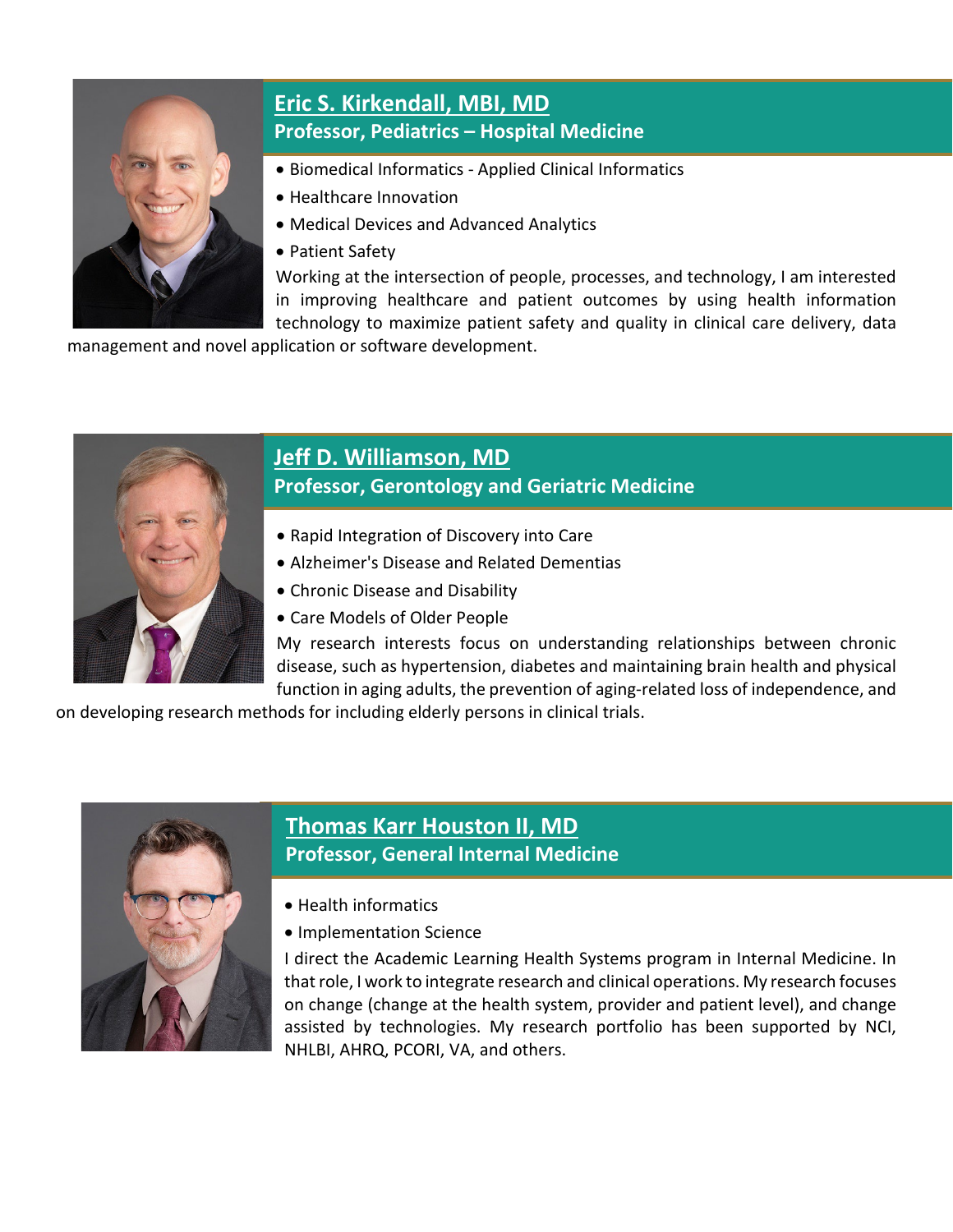

#### **[Stephen M. Downs, MD, MS](https://school.wakehealth.edu/Faculty/D/Stephen-M-Downs) Professor, Pediatrics**

- Medical Informatics
- Clinical Decision Support
- Decision and Cost-Effectiveness Analysis

My work is at the interface of decision sciences and medical informatics where I have published extensively in the areas of decision analysis, cost-effectiveness analysis, utility theory, and computer-based clinical decision support over the last 30 years.



# **[Stephanie S. Daniel, PhD](https://school.wakehealth.edu/Faculty/D/Stephanie-S-Daniel)**

#### **Professor, Family and Community Medicine**

- Child and adolescent psychiatric disorders
- Community-based and community-driven research
- School-based health and mental health care
- Risk and course of suicidal behaviors over the lifespan
- Treatment and prevention interventions for suicidal behaviors
- Impact of suicidal behaviors on family members
- Familial & environmental factors influencing child & adolescent development
- Longitudinal research methods (mixed methods)
- Intervention/Treatment development methods

I am a licensed clinical psychologist and mental health researcher. My primary research interests focus on risk and trajectories associated with suicidal behavior; interventions for individuals at risk for suicidal behavior; school-based mental health interventions; and familial, social, and environmental risk and protective factors as they relate to parent well-being and child and adolescent emotional and behavioral development. I have expertise in recruiting and maintaining both clinical and community samples, and in the implementation of longitudinal, intervention development, and community-based participatory (CBPR) research methods, for which I have received over 25 years of continuous extramural research funding.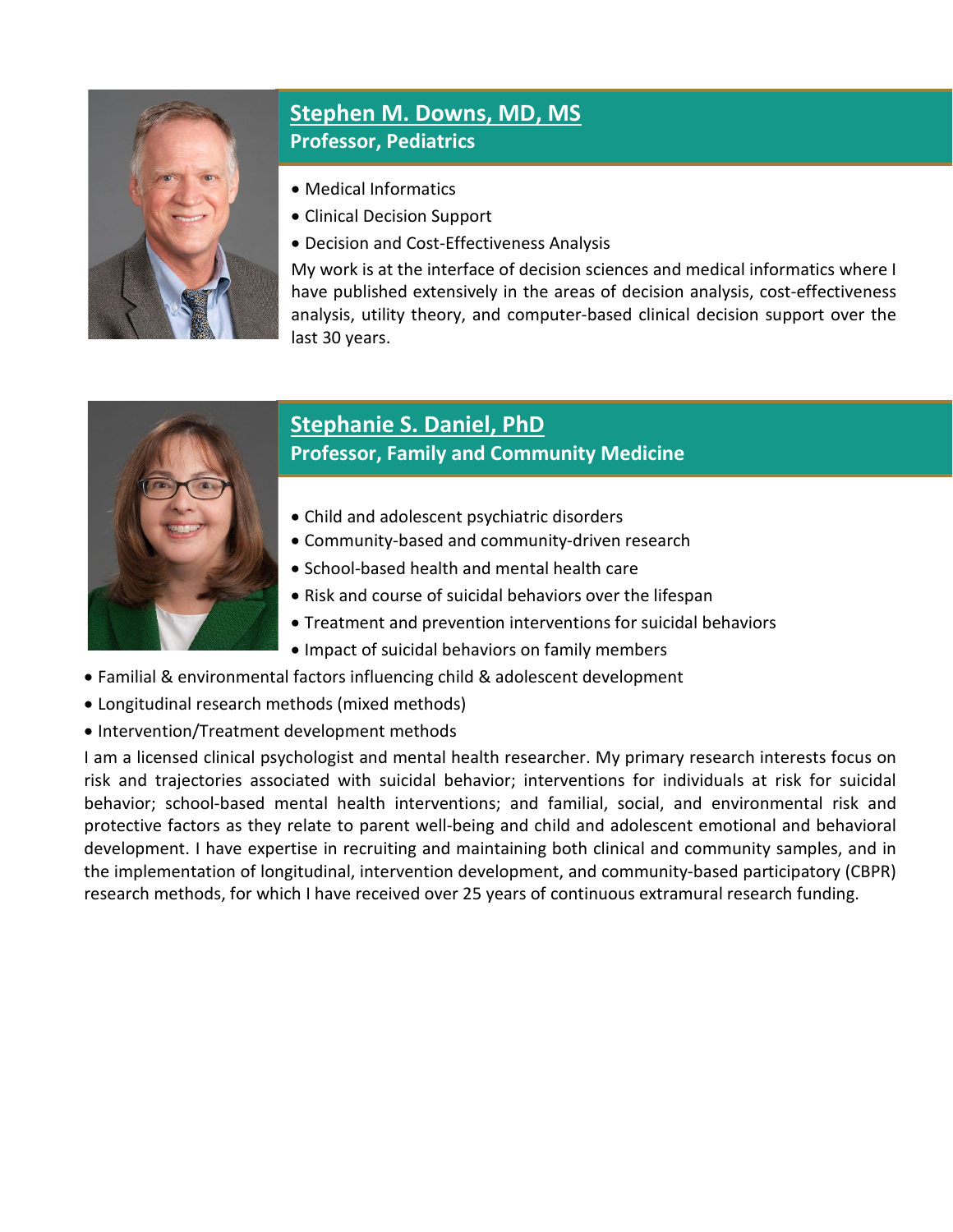

#### **[Nicholas M. Pajewski,](https://school.wakehealth.edu/Faculty/P/Nicholas-M-Pajewski) PhD Associate Professor, Biostatistics and Data Science**

- Biostatistics
- Applied Clinical Informatics
- Randomized Clinical Trials
- Hypertension
- Frailty
- Cognition / Dementia

I am a biostatistician and clinical trialist with experience in large, multi-site randomized trials, largely focused on pharmacologic management of common chronic cardiometabolic diseases in older adults. My research also centers around pragmatic uses of the Electronic Health Record, with a particular focus on applications of the deficit accumulation model of frailty for clinical decision support.



# **[Brian J. Wells,](https://school.wakehealth.edu/Faculty/W/Brian-J-Wells) MD, PhD**

**Associate Professor, Biostatistics and Data Science Biomedical Informatics**

- Biomedical Informatics
- Prediction Modeling
- Mobile Health (mHealth)
- Electronic Health Records
- Diabetes Mellitus, Type 2
- Consumer Health Informatics

I use electronic health record data for cohort identification, electronic phenotyping, risk prediction, and causal inference. I am directly targeting high risk patients with personalized treatment recommendations.



# **[Mara Z. Vitolins, DrPH](https://school.wakehealth.edu/Faculty/V/Mara-Z-Vitolins)**

#### **Professor, Epidemiology and Prevention**

- Nutrition/diet and lifestyle modification
- Health Promotion
- Obesity
- Diabetes Mellitus, Type 2-Pre-diabetes
- Women's Health –Postmenopause
- Cancer prevention and control
- Diet assessment methodologies

I have a long-standing commitment to developing and implementing nutrition and lifestyle interventions to improve health and well-being. My 25 years of involvement in intervention trials has been extensive and has involved designing trials, developing intervention materials and manuals for leaders and participants, delivering aspects of the intervention to participants, and overseeing adherence and retention efforts.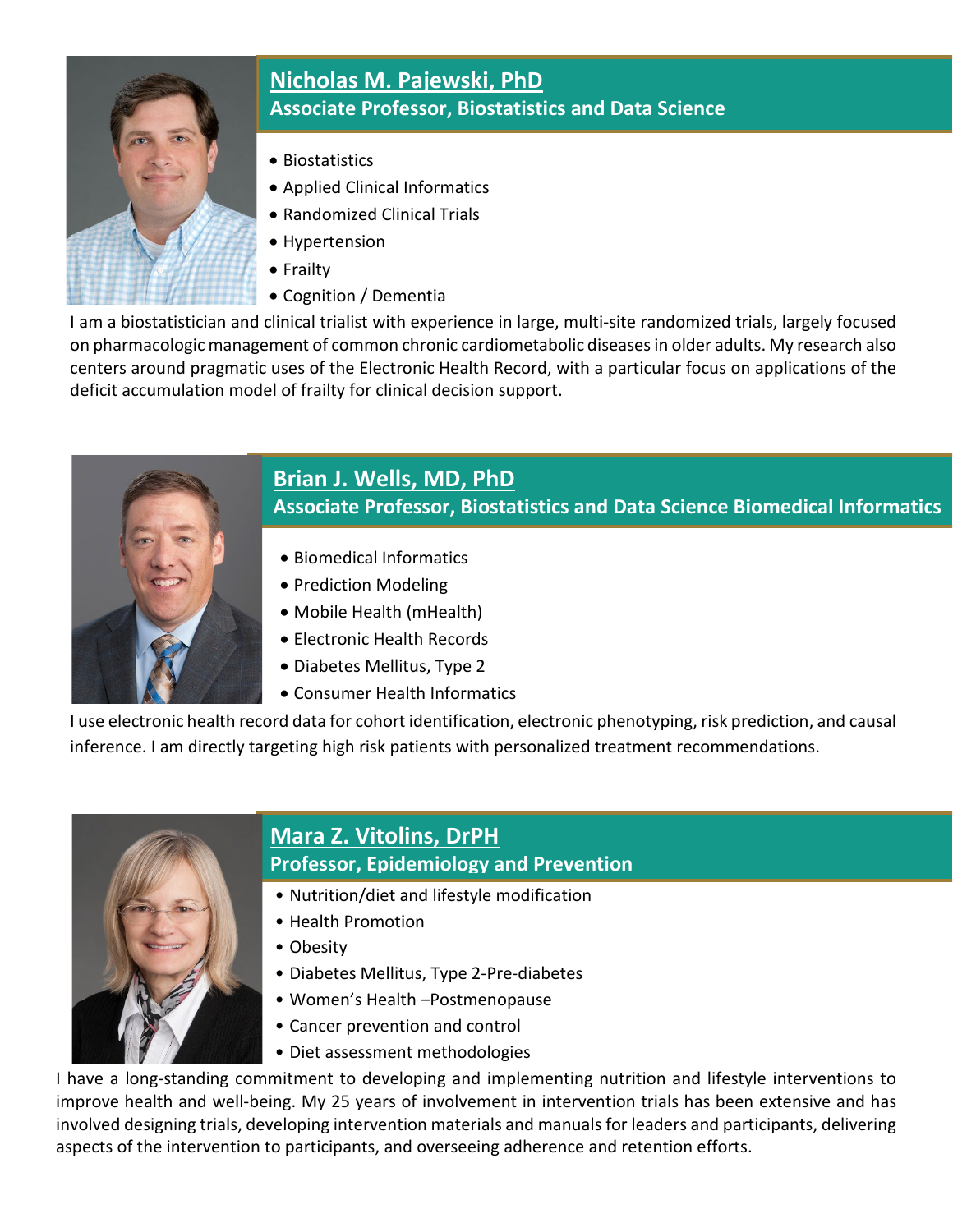

## **[Justin B. Moore,](https://school.wakehealth.edu/Faculty/M/Justin-B-Moore) PhD, MS Associate Professor, Implementation Science**

- Physical Activity
- Healthy Eating
- Obesity Prevention & Treatment
- Implementation & Dissemination Science

I conduct community-engaged research in clinical and community settings focused on the dissemination and implementation of evidence-based strategies for the promotion of healthy behaviors in underserved populations across the lifespan. I

have conducted traditional randomized clinical trials and community-based cluster randomized trials examining the implementation and effectiveness of behavioral interventions for the prevention and treatment of obesity, and observational epidemiologic studies examining the correlates and determinants of health behaviors related to cardiovascular disease and related comorbidities.



### **Sarah A. Birken, PhD Associate Professor, Implementation Science**

- Implementation of evidence-based practices
- Health care organization and delivery
- Cancer survivorship
- Theory selection and application
- Qualitative methods
- Mixed methods
- Survey research

My research focuses on translating evidence into practice. Specifically, Istudymiddlemanagers'role in implementing evidence-based practices, the implementation of innovations in cancer care, improving care coordination, and the selection and application of implementation theories.



# **[Kristina Henderson Lewis MD MPH SM](https://school.wakehealth.edu/Faculty/L/Kristina-Henderson-Lewis) Associate Professor, Epidemiology & Prevention**

- Obesity prevention & treatment
- Health services research
- Electronic health record datasets
- Commercial insurance claims datasets

I am a practicing internal medicine physician who conducts research in the prevention and treatment of obesity. I am particularly interested in leveraging the efficiency and real-world applicability of large healthcare datasets such as electronic

health records and claims to study and improve patient outcomes.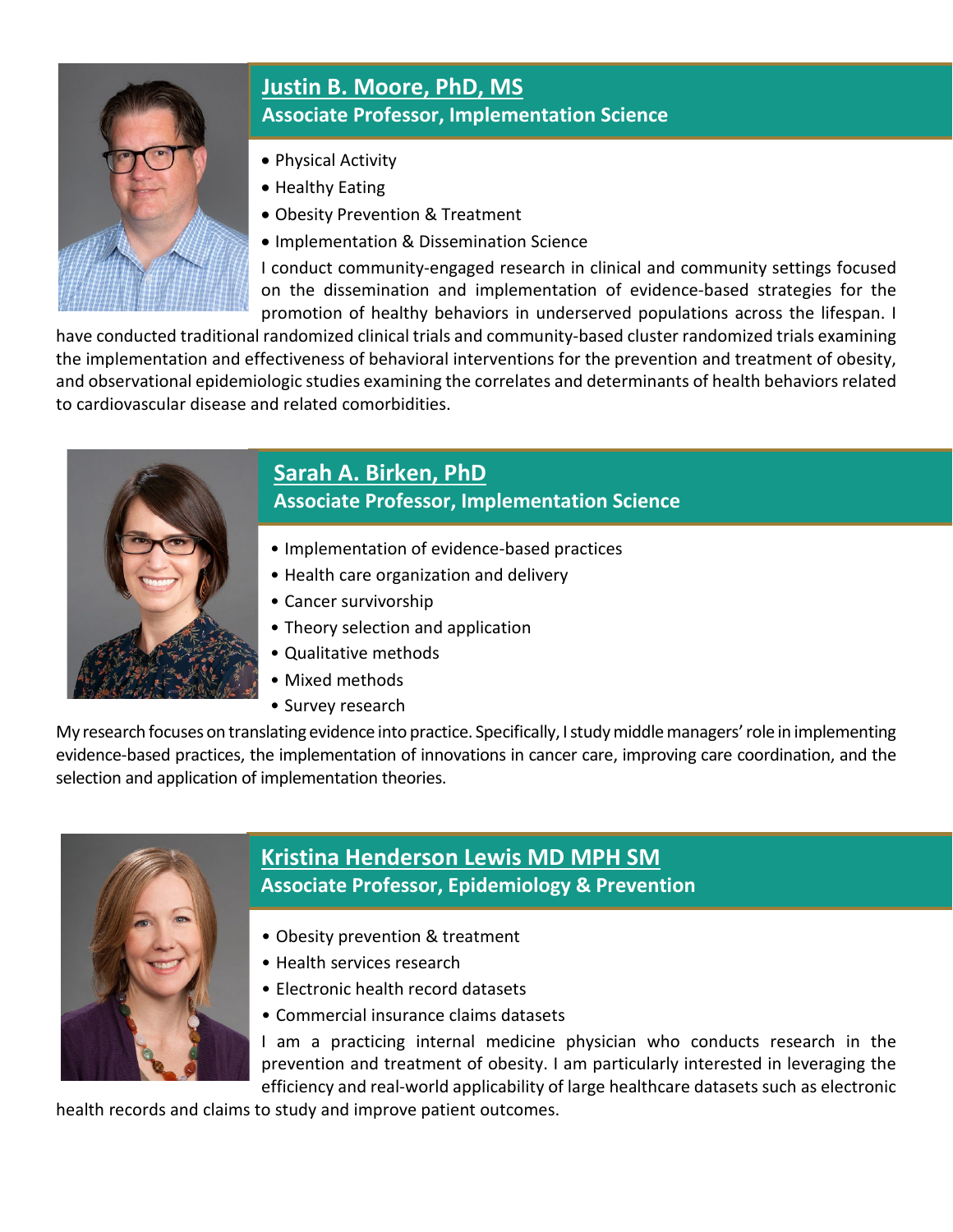

# **[Amresh Hanchate, PhD](https://school.wakehealth.edu/Faculty/H/Amresh-D-Hanchate) Professor, Social Sciences and Health Policy**

- Health economics
- Health policy impact
- Healthcare costs and cost effectiveness evaluation
- Use of large administrative and claims data

My research involves the evaluation of healthcare policies and clinical interventions, with a focus on vulnerable subpopulations. My ongoing studies examine the impact

of the US Affordable Care Act insurance expansions on disparities in healthcare access and outcomes, unintended consequences of performance-based payment programs, the effects of the ambulance diversion on disparities in access to emergency department care and the impact of North Carolina Medicaid transformation to managed care. I have long-standing experience in the use of large administrative and claims data. I serve as the Director of the Program in Health Services Research.



#### **[Stephanie Taylor, MD, MS](https://atriumhealth.org/provider-profile/stephanie-taylor-1851540686) Associate Professor, Internal Medicine**

- Healthcare Delivery Innovation
- Using "Big Data" for predictive analytics and causal inference
- Decision Analysis
- Pragmatic Clinical Trials
- Implementation Science

My research program uses a variety of methodologies to improve the management and outcomes of patients with sepsis across the continuum of care, by optimizing early hospital care and establishing best-practice care in the transition and recovery periods. I have broad interest in improving outcomes for patients with any acute or critical illness. My research is supported by the NIH and Duke Endowment.



## **Kathryn E. [Callahan, MD, MS](https://www.wakehealth.edu/Providers/C/Kathryn-E-Callahan)**

**Associate Professor, Gerontology and Geriatric Medicine**

- Frailty
- Chronic Disability and physical function
- Care Models for older adults
- Implementation Science

My research focuses on developing, testing, and implementing scalable and sustainable care models for older adults with frailty; my vision is a healthcare system

with integrated, geriatrics-informed evidence-based care pathways that promote older adults' independence and function while avoiding burdensome healthcare utilization.